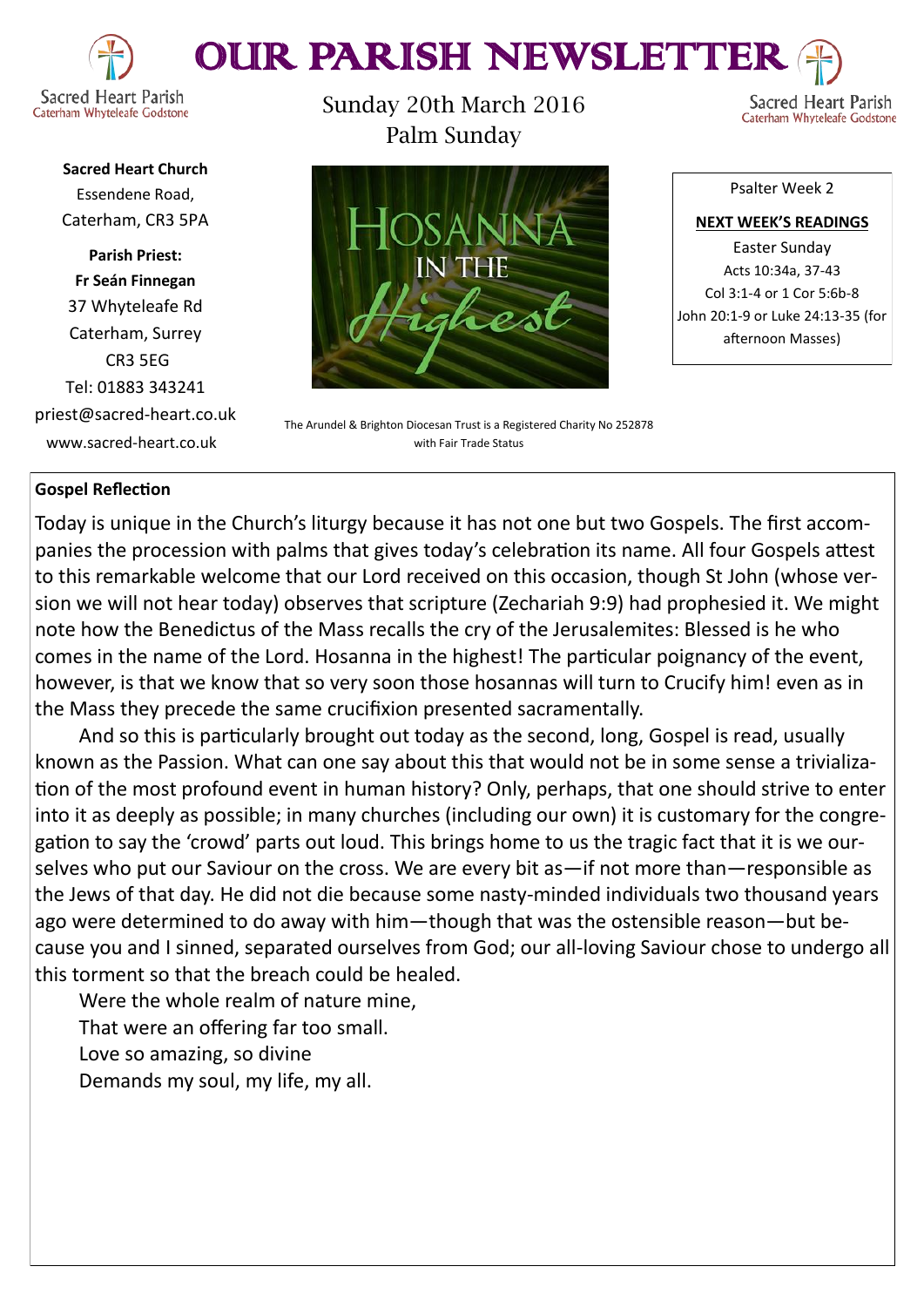Since it's Holy Week, we take an in-depth look at 'True Peace comes from the experience of God's Mercy' - Pope Francis the triduum – the Holy Week services. Celebration of Divine Mercy - **Join us** for this and more – 3 April 2016, All Saints Church Oxted **All welcome!**  2pm Mass **8.00p.m. Wednesday 23rd March,**  3pm Chaplet of Divine Mercy **in the Old Sacristy** (next to the Old Hall) (there will be opportunity for Reconciliation before Mass and after 3pm)' Stations of the Cross - on Palm Sunday at 4.00pm in the **Holy Communion for the sick:** This is a reminder to Extraordinary church. Ministers of Holy Communion that Communion is not given (except to the dying) on Good Friday or Holy Saturday. Thank you Easter Vigil Please note that the 10am Mass on Monday will be celebrated in the Old Hall as the scaffolding is coming down.The Mass of the Easter Vigil is the most important cere-**St Vincent de Paul Society:** The Sacred Heart Conference can be mony in the Church's year— and of course it will be the contacted for support at any time on 07599 890043. occasion of the lighting of our restored paintings. You are very much encouraged to come if you can, and to lend The safeguarding reps have recommended doing DBS

(safeguarding checks). The diocese is now up and running with doing electronic applications, however the first stage of application still requires form filling and paperwork checks with your safeguarding reps, so for anyone requiring a check please email [safeguardingreps@gmail.com](mailto:safeguardingreps@gmail.com) to arrange an appointment to start the process.

# **HOMES FOR ITALIAN STUDENTS**

for all you do.

I am looking for homes for Catholic Italian Students, aged 11-14, in Old Coulsdon (1-24 July) and Caterham (2-25 July). We give £17.75 per student per day and the students have a fully organised programme from Monday toSaturday. If you are interested, I would love to hear from you. Thank you. Rosslyn Hill 01883 381082. [rosslynhill@hotmail.com](mailto:381082.%20rosslynhill@hotmail.com)

### **Calling all children of the Parish**



We would like to invite all the children of the parish to make an Easter Garden to bring into Church on Easter Sunday and to be on display throughout Easter

week . An Easter Garden usually includes Jesus' tomb and the three crosses but you can add the garden of Gethsemane, an angel, people, grow real grass and flowers in it! They can be made in seed trays, lined cardboard boxes, wide flower pots – it's completely up to you as long as the container is no bigger than A3 size (but can be smaller). For lots of ideas log onto Google images and type in 'Easter Gardens' then let your creativity run wild. Entries can come from individuals, family groups or club groups. All entrants will receive a small chocolate egg & certificate. Parents – it can be a lovely, creative, active way to bring Easter to life and the children could add something to their gardens each week during Lent!

# **Offertory Collection** Sincere thanks for your generosity last weekend: Offertory: £886.29 (Gift Aid £416.45)

**6–9pm in the Centenary Hall** A big thank you to those who have offered food,

**CAFOD International Evening –Saturday 9thApril,** 

display items and entertainment for this family-friendly event. We do hope that everyone will come along - there is no charge for entry! There is still time to offer your help. Please telephone Mary (349760) or Biddy (345749) or email [lovat@tiscali.co.uk](mailto:lovat@tiscali.co.uk) There will be a Grand Raffle with prizes of four baskets of food and drink items from all corners of the globe. Proceeds to CAFOD - these will match-funded by the government.

**CAFOD** Justoneworld

There will be the Solemn Liturgy, 3pm and a collection for the 'Holy Places'. There will be Station of the Cross at 7pm for those who couldn't make the Solemn Liturgy.

St Bede's School community prayer group will be meeting again on Tuesday 22nd March from 6pm to 7pm in the school chapel. Coffee and biscuits will be available from 5:30pm. It would be great to see people and to pray for the school community. All members of the Catholic Community of this deanery would be most welcome - you do not need to have children attending the school.

your support to our new Catholics who will be received and baptised at the ceremony. There will be refreshments in the bar after Mass.

Please keep in your prayers Josh Keh and Jo Burton who will be baptised, Hillary Mayer and Katy Crowe who will be received into the Church and Josie Downs, all of whom will be confirmed on Saturday.

Maundy Thursday at 6.00pm there will be a short ceremony of the washing of through Feet in the Centenary Hall followed by a shared meal an Agape. If you would like to come please bring a vegetarian plate of food to share. This will be followed by the traditional Maundy Thursday Mass at 8.00pm. Help before and after the meal would be greatly appreciated.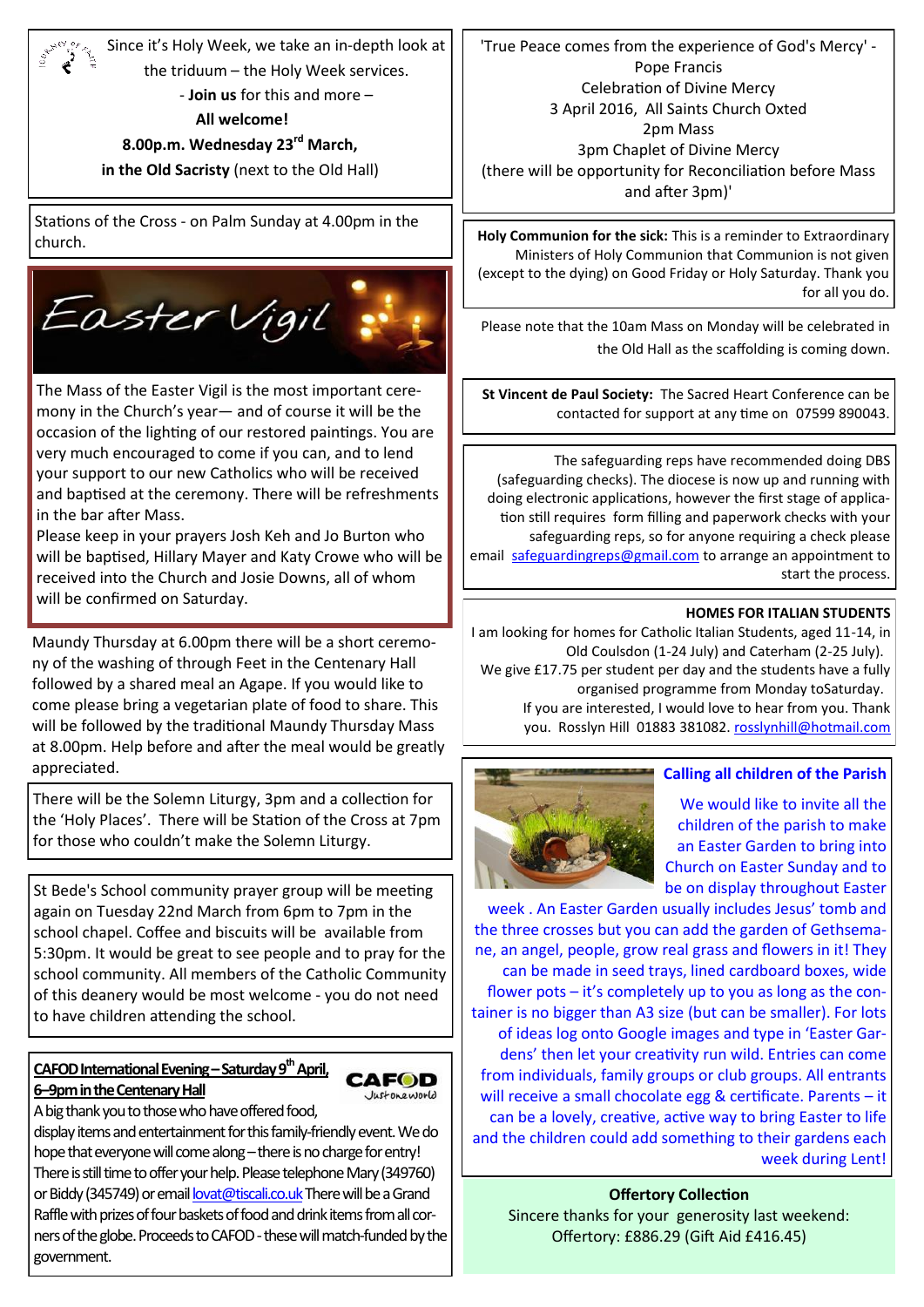| <b>WHAT'S ON IN THE PARISH THIS WEEK</b><br>Sun 20th:<br>Children's liturgy at 9am & 10:45am Masses<br>Tea & Coffee after 9am & 10:45am Mass<br>3:45pm FCH Session 6B (Old Hall)<br>Tea & Coffee after Mass (Old Hall)<br>Mon:<br>9:15-11:15 Toddler Group (Old Hall)<br>Tues:<br>7pm Justice & Peace meeting (see details below)<br>Wed:<br>8pm Journey of Faith (Old Sacristy)<br>Thurs:<br>6pm Agape meal (Cent Hall)<br>8pm Maundy Thursday Mass<br>Fri:<br>3pm Solemn Liturgy<br>7pm Stations of the Cross<br>8pm Easter Vigil Mass followed by refreshments<br>Sat:<br>Sun 27th:<br>No Children's liturgy<br>Tea & Coffee after 10:45am Mass                                                                                                                                                                                                                                             | Your Prayers are requested for the<br>following persons who are ill or housebound:<br>Pat Knight; Kathleen & John Saunders; Helen Keogh;<br>Daisy Hill; Christopher Browne; Kit Monk; Krista Thomp-<br>son; Jane Hill; Rosemary Whale; Pam Weaver; Jimmy<br>Mullen; Bernie Horrocks; Margaret Robertson; Heather<br>Tordimah; Jenny Rowen; Elizabeth Daley; Eileen, Mel &<br>Rose Lattimore; Bryan Smith; Rose Knight; Oliver Farrell;<br>Seeta Pillay; Christopher Miles; Pat McCoy; John Dunlop,<br>Elise O'Connor, Malcolm Bowen, John Gilford, Chris Nor-<br>man, Bridget Crook, Baby Tabitha Harrison, Christine<br>Vernon, Peggy Sisman, Maureen Kelly, Val Williams, Mary<br>Wallace, Maria Saunders, Don Hancock, Gina Waiton &<br>Joe Kelly. |  |
|------------------------------------------------------------------------------------------------------------------------------------------------------------------------------------------------------------------------------------------------------------------------------------------------------------------------------------------------------------------------------------------------------------------------------------------------------------------------------------------------------------------------------------------------------------------------------------------------------------------------------------------------------------------------------------------------------------------------------------------------------------------------------------------------------------------------------------------------------------------------------------------------|-------------------------------------------------------------------------------------------------------------------------------------------------------------------------------------------------------------------------------------------------------------------------------------------------------------------------------------------------------------------------------------------------------------------------------------------------------------------------------------------------------------------------------------------------------------------------------------------------------------------------------------------------------------------------------------------------------------------------------------------------------|--|
| The Parish Office will close from Good Friday<br>for the Easter period. The office will re open<br>We're<br>on Monday 11th April 2016. All emails and<br>ISE 11<br>voicemails will be dealt with when the office                                                                                                                                                                                                                                                                                                                                                                                                                                                                                                                                                                                                                                                                               | <b>Gift Aid</b><br>Would all Gift Aid members please collect their envelopes<br>this week. Thank you                                                                                                                                                                                                                                                                                                                                                                                                                                                                                                                                                                                                                                                  |  |
| reopens<br>The school would like to say a huge thank you for the generous<br>donations that you have made towards the purchase of new<br>school Bibles. Your response to the appeal has been truly over-<br>whelming and heart warming. With the money donated we will be<br>able to purchase over 100 new bibles for our school. When the<br>bibles have all been bought we would like to invite parishioners to<br>join us at school for the blessing of the bibles and to stay for teas/<br>coffees and tours of the school. We will let you know more details<br>after Easter. If you would still like to write a dedication and make<br>a donation please place both in an envelop marked 'St Francis<br>School Bibles' and post your envelope through the Parish Office<br>letterbox. Please make any cheques payable to St Francis Catholic<br>Primary School. Once again, many thanks. | <b>Second Collections</b><br>Today there will be a Second Collection for the Church Flow-<br>ers over Easter. This is eligible for Parish Gift Aid please use<br>your Gift Aid envelopes.<br>On Friday there will be a collection for The Holy Places. This<br>is not eligible for Parish Gift Aid<br><b>Easter Collection</b><br>Next week on Easter Sunday the main collection will be our<br>personal offering to Fr Seán. This is eligible for Parish Gift<br>Aid and we remind all standing order and weekly envelope<br>members, to please use your BLUE Gift Aid envelopes.<br>Thank you.                                                                                                                                                      |  |
| Beverley Searle, a Doctor of Genetics and CEO of the Charity<br>'Unique', will be giving a talk about her work, on APRIL 8th at<br>7.30pn in the Small Hall. All Welcome.<br>Dr. Searle is concerned with well being and welfare interacting<br>with psychology, social policy, sociology, demography and eco-<br>nomics, covering the role of assets in the provision of welfare and<br>inequalities in the transfer of wealth and transmission of poverty<br>and crucially from personal experience with the problems caused<br>by chromosome deletion.<br>Ministers - please collect the rota for Easter in the porch.                                                                                                                                                                                                                                                                      | FIRST HOLY COMMUNION 2015 /2016<br>As today is Palm Sunday, candidates should not<br>collect a badge before Mass. Candidates MUST<br>see a catechists after Mass to be registered.<br>Could we also remind parents that all children should be<br>guided through Mass and supervised at all times. If you<br>have younger children please ensure that the FHC candi-<br>date is left with a responsible adult.<br>If you haven't already signed up for your sessions please<br>email fhc.sacredheart@gmail.com with your preferred                                                                                                                                                                                                                    |  |
| Day of Reflection at Minter Abbey, Ramsgate. You are invited to<br>a Day of Recollection with Fr Seán Finnegan in the beautiful sur-<br>roundings of Minster Abbey, Ramsgate on the 30th April leaving<br>at 9.30am. The cost of the day is £15 pp including lunch and re-<br>freshments. For more details contact: Eliz Wood 018803 348081 /<br>elizabeth.wood11@btinternet.com                                                                                                                                                                                                                                                                                                                                                                                                                                                                                                               | dates.<br><b>DATES FOR YOUR DIARY</b><br>Sunday 20th March 2016, 3:45pm - Parent & Child session 6B<br>Thursday 21st April 2016, 8pm - 9pm - Parent Session (Old Hall)<br>Saturday 23rd April 2016, 3:45pm - Parent & Child session 7A                                                                                                                                                                                                                                                                                                                                                                                                                                                                                                                |  |
| Would anybody care to organize a small (5 min max) firework<br>display to end our Easter Vigil this year? Please have a word with<br>the office or Fr Seán<br>The next Justice and Peace Group meeting is<br>on Tuesday 22 <sup>nd</sup> March at 7pm<br>Venue: 4, Court Road. ALL WELCOME<br>For further information contact: Mike Wood or Janet DB 01883 712440                                                                                                                                                                                                                                                                                                                                                                                                                                                                                                                              | Sunday 24th April 2016, 3:45pm - Parent & Child session 7B (Scouts,<br>Cubs & Beavers please be aware that there will be a St George's Day<br>parade on 24th April so you will need to attend the 23rd April session)<br>Thursday 5th May - rehearsal for 7th May candidates<br>Thursday 12th May - rehearsals for 14th May candidates<br>Thursday 19th May - rehearsals for 21st May candidates<br>If you have any questions, please contact Anne Marie Young<br>via email on fhc.sacredheart@gmail.com.                                                                                                                                                                                                                                             |  |